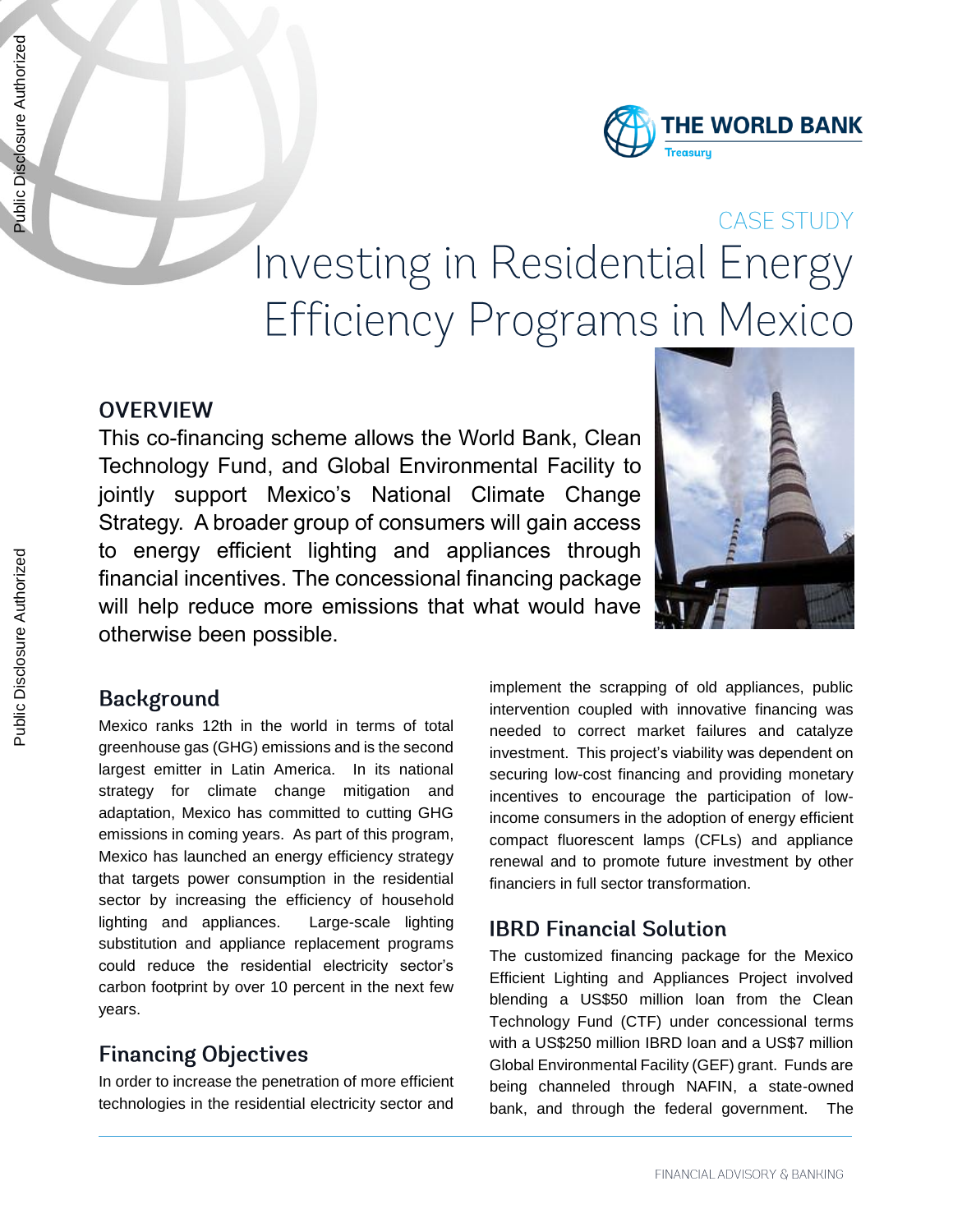project may also generate future carbon revenues, which could be reinvested in the transformation initiative.

The co-financing package provides financial incentives to consumers in the form of free CFLs for the replacement of inefficient incandescent bulbs, and instant discount vouchers and low-cost loans to reduce the cost of replacing inefficient appliances.

Financing at concessional terms facilitates greater consumer participation, which is needed to demonstrate the merits of the residential energy efficiency program and thus enable full market transformation.

#### Outcome

The blending of concessional funding from different sources enlarges the pool of low-cost financing available and addresses several of the financial barriers associated with these investments to facilitate Mexico's path to a low carbon economy. Furthermore, the co-financing scheme allows the Bank, CTF and GEF to jointly support Mexico's National Climate Change Strategy and partner with Mexico to reduce more emissions than what would have otherwise been possible without this type of

financing.

Associated emissions reductions are estimated at 5.14 million tCO2e (tonnes of CO2 equivalent). Potential project electricity savings of 10 TWh (terawatt-hour) over the five-year implementation period represent about 17% of Mexico's 2009 residential electricity consumption and exceed Paraguay's estimated 2009 total electricity consumption.

# **Terms & Conditions**

#### **Table 1. Financial Terms**

|                         | <b>IBRD Loan</b>                                | <b>CTF Loan</b>                      | <b>GEF</b><br>Grant |
|-------------------------|-------------------------------------------------|--------------------------------------|---------------------|
| Amount                  | US\$250 m                                       | US\$50 m                             | US\$7 m             |
| Maturity                | 12 years                                        | 20 years                             | n/a                 |
| Repayment               | <b>Bullet</b>                                   | Amortizing<br>from year<br>10        | n/a                 |
| <b>Interest</b><br>Rate | <b>6M LIBOR</b><br>$\div$<br>variable<br>spread | 0.75%<br>annual<br>service<br>charge | n/a                 |



# **Co-Financing Package:**